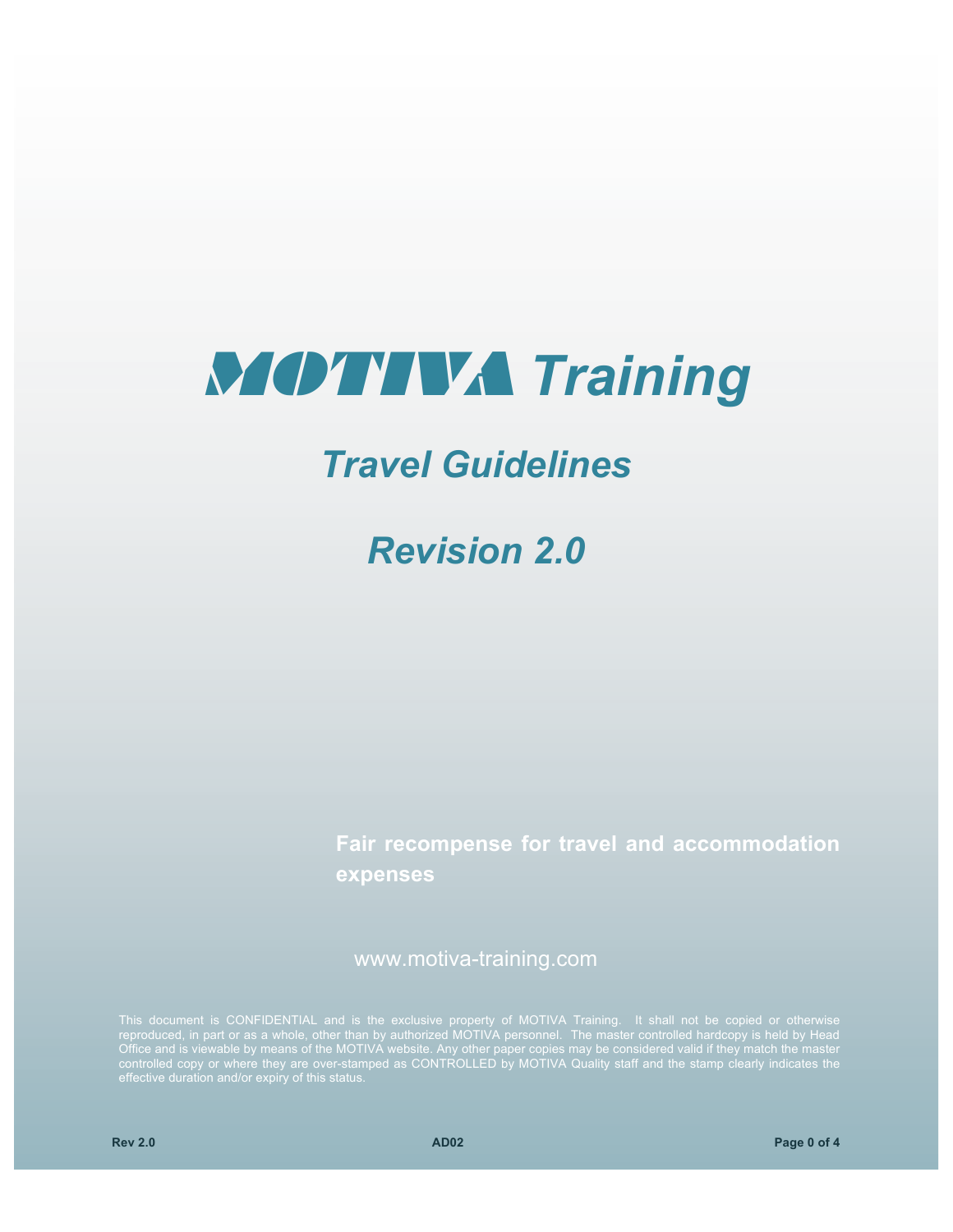## **TABLE OF CONTENTS**

Page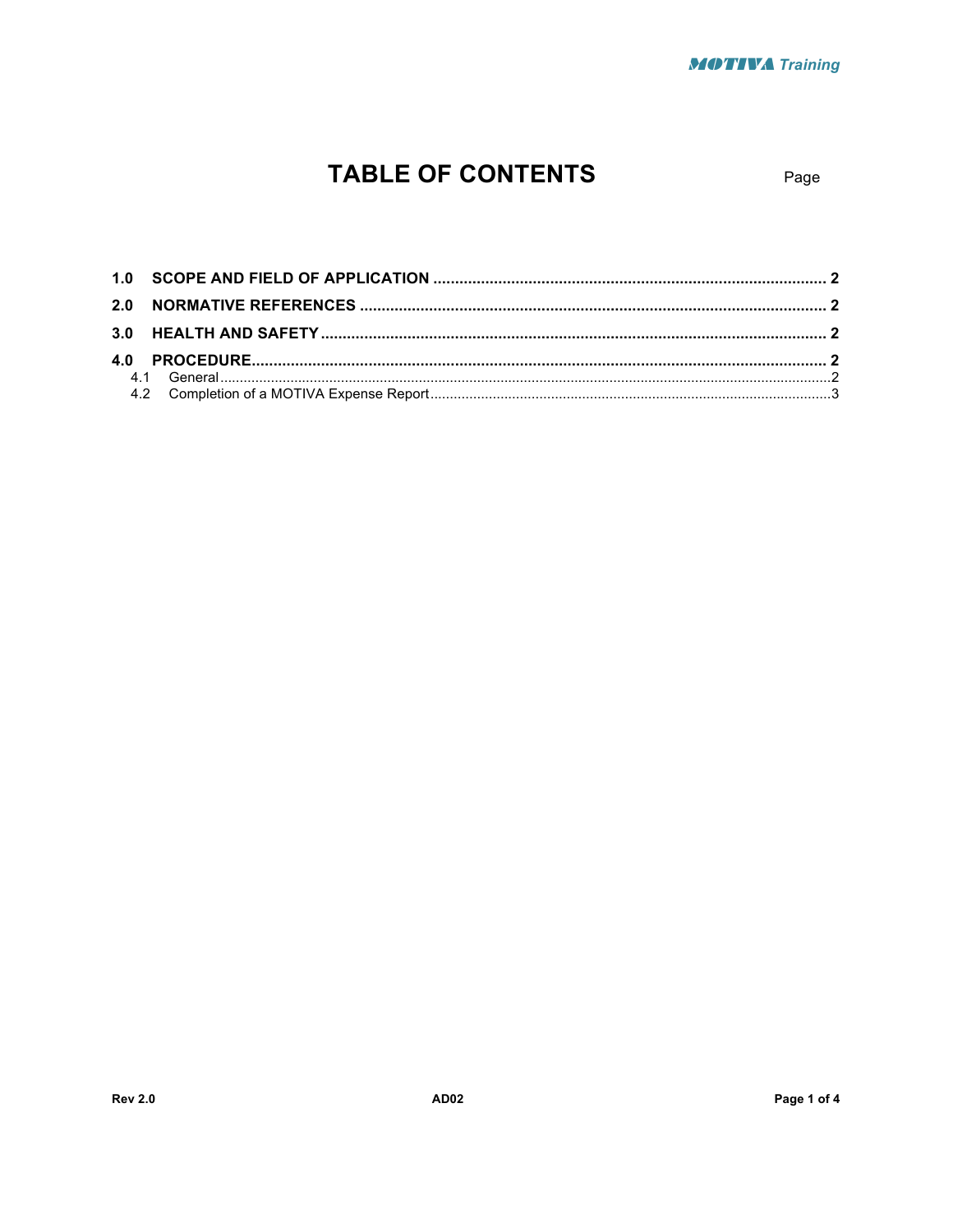## **1.0 SCOPE AND FIELD OF APPLICATION**

- 1.1 This procedure covers all MOTIVA Training processes for the re-imbursement of travel and accommodation expenses while on duty for MOTIVA.
- 1.2 The procedure has been prepared to ensure a consistent approach to booking and claiming travel expenses.

#### **2.0 NORMATIVE REFERENCES**

- 2.1 MOTIVA Quality Manual.
- 2.2 Canadian Treasury Board Travel Guidelines shown on:

http://www.njc-cnm.gc.ca/directive/index.php?sid=98&lang=eng (for Canadian and US rates) http://www.njc-cnm.gc.ca/directive/travel-voyage/s-td-dv-a4-eng.php (for international rates) http://www.njc-cnm.gc.ca/directive/index.php?sid=97&svid=1&lang=eng (for mileage rates)

2.3 US General Services Administration Travel Guidelines on:

http://www.gsa.gov/portal/content/101518 (for general rates)

http://www.gsa.gov/portal/category/21287 (for CONUS per-diem rates)

http://aoprals.state.gov/web920/per\_diem.asp (for international rates on US business travel) http://www.gsa.gov/portal/content/100715 (for POV mileage rates)

2.4 US General Services Administration Travel Guidelines apply primarily for meals and incidentals. It is recognised that hotel rates do not apply.

#### **3.0 HEALTH AND SAFETY**

3.1 All processes, procedures and environments affected by this procedure include considerations for health and safety.

### **4.0 PROCEDURE**

#### **4.1 General**

- 4.1.1 The most economic travel arrangements possible are used consistent with the amount of advance notice provided by MOTIVA and the amount of time available to conduct the business. Travellers are encouraged to consider the mode of transportation (e.g. automobile, train, plane), and are encouraged to take full advantage of reduced fare options such as those offered for advanced bookings.
- 4.1.2 If an automobile is to be used, the more economical choice between a personal automobile and a rental is to be selected. Please check with the MOTIVA office if you are uncertain about your choices. If a personal automobile is used for MOTIVA business, the owner is responsible for ensuring that the automobile has adequate insurance for business use.
- 4.1.3 On completion of travel, The MOTIVA Expense Report is used to submit travel expense claims. Expense claims will be supported by original receipts as much as possible, particularly for public transportation, accommodation, parking and communication expenses. Expense claims should be mailed to: MOTIVA, 777 Clearcrest Crescent, Ottawa, Ontario, K4A 3E8.
- 4.1.4 The MOTIVA Expense Report can be downloaded from the MOTIVA Training website at: http://www.motiva.com/images/stories/F08\_-\_Expense\_Claim\_Form.xls.
- 4.1.5 For travel in the United States, the rates are the same as for the provinces, but are paid in U.S. dollars. Meals provided free of charge by MOTIVA or other business organizations are not to be claimed. See 2.3 above.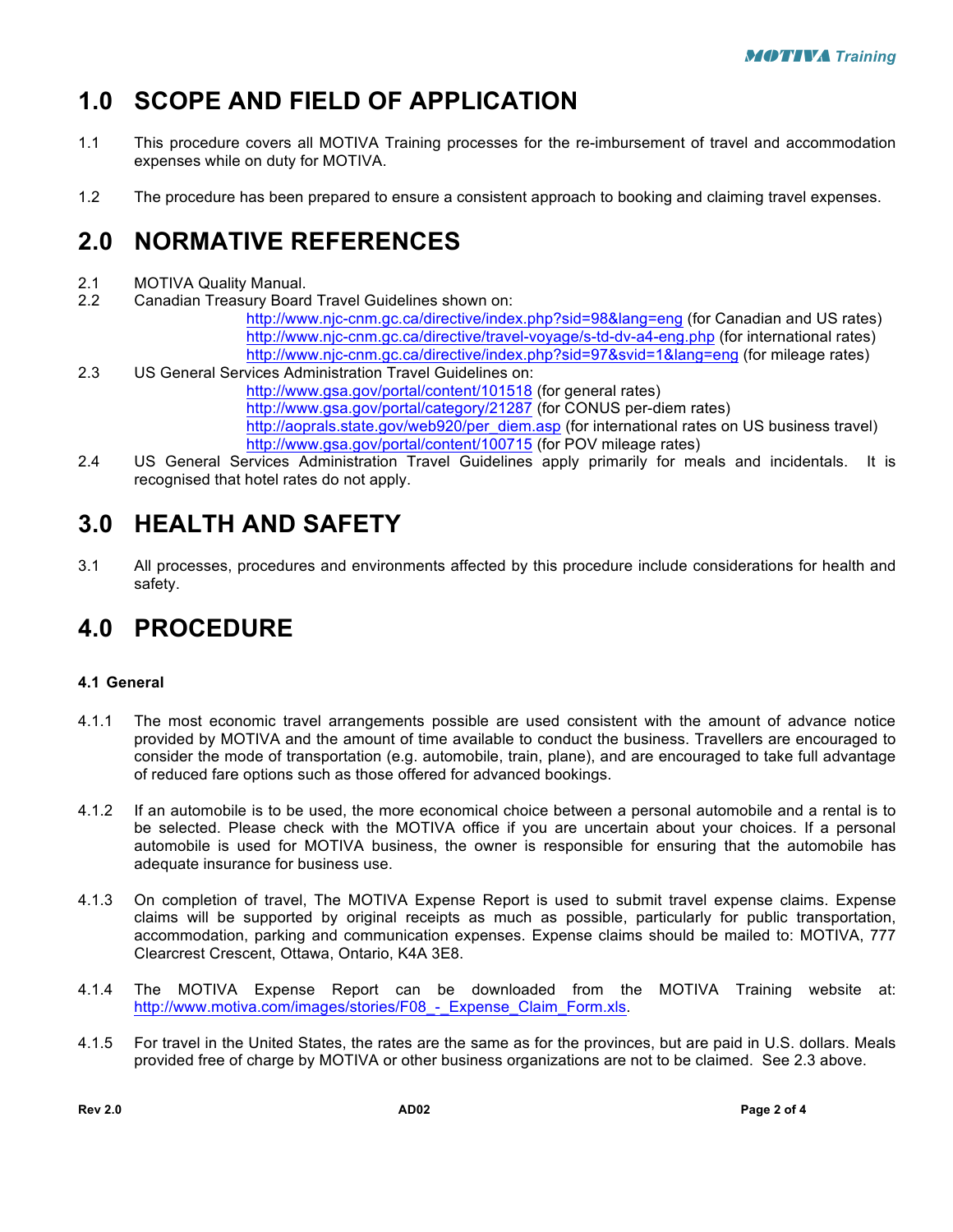- 4.1.6 Travellers may claim up to \$75.00 per night for private accommodation instead of hotel accommodation in Canada and the US.
- 4.1.7 For travel outside of Canada and the United States, the rates for travel and accommodation expenses shown in 2.3 above are used.
- 4.1.8 For trips exceeding 2 days, travellers may claim up to \$13.00 per day for personal telephone calls and miscellaneous expenses. For such expense in the U.S., travellers may claim \$13.00 U.S. dollars per day. For such expense outside North America, travellers may claim the CAN equivalent of 75% of the per diem incidental rate in said country and/or city, as published by Treasury Board. See 2.3 above.

#### **4.2 Completion of a MOTIVA Expense Report**

4.2.1 The Travel Guidelines mentioned above provide the maximum allowable amounts for each type of expense.

| File No.            |                                                                                          |           |             |         |                  |                                |        |                  |      |          |
|---------------------|------------------------------------------------------------------------------------------|-----------|-------------|---------|------------------|--------------------------------|--------|------------------|------|----------|
| Date of Trip:       | Purpose of Trip:                                                                         |           |             |         |                  |                                |        |                  |      |          |
| Date<br>Description |                                                                                          |           | Travel      | Lodging | <b>Breakfast</b> | Lunch                          | Dinner | Misc.<br>Expense | Taxi | Total    |
|                     |                                                                                          |           |             |         |                  |                                |        |                  |      | \$       |
|                     |                                                                                          |           |             |         |                  |                                |        |                  |      | \$       |
|                     |                                                                                          |           |             |         |                  |                                |        |                  |      | \$       |
|                     |                                                                                          |           |             |         |                  |                                |        |                  |      | \$       |
|                     |                                                                                          |           |             |         |                  |                                |        |                  |      | \$       |
|                     |                                                                                          |           |             |         |                  |                                |        |                  |      | \$       |
|                     |                                                                                          |           |             |         |                  |                                |        |                  |      | \$       |
|                     |                                                                                          |           |             |         |                  |                                |        |                  |      | \$       |
|                     |                                                                                          |           |             |         |                  |                                |        |                  |      | \$<br>\$ |
|                     |                                                                                          |           |             |         |                  |                                |        |                  |      | \$       |
| <b>TOTAL</b>        |                                                                                          |           | \$          | \$      | \$               | \$                             | \$     | \$               | \$   | \$       |
| Comments:           |                                                                                          |           |             |         |                  |                                |        |                  |      |          |
|                     |                                                                                          |           |             |         |                  |                                |        |                  |      |          |
| Signature<br>Date   |                                                                                          |           | Approved By |         |                  | Date                           |        |                  |      |          |
|                     | All claims will be reimbursed according to the Canadian Treasury Board Travel Guidelines |           |             |         |                  |                                |        |                  |      |          |
|                     | http://www.tbs-sct.gc.ca/pubs_pol/hrpubs/TBM_113/menu-travel-voyage-eng.asp              |           |             |         |                  |                                |        |                  |      |          |
|                     | Please remit to: MOTIVA, 777 Clearcrest Crescent, Ottawa, ON, K1C 4M7                    |           |             |         |                  |                                |        |                  |      |          |
| Date Posted         |                                                                                          | Date Paid |             |         |                  | Cheque/Transfer Identification |        |                  |      |          |

#### **MOTIVA** EXPENSE CLAIM REPORT

- 4.2.2 Examine the Expense Report Form sample above and follow these instructions in completing the form to MOTIVA:
	- Use one row of the Expense Report for each day of your MOTIVA related trip.
	- Original Receipts must be submitted with each Expense Claim.
	- Clearly describe / summarize all of your expenses for each day in the Description column.
	- Used the Travel column to note travel expenses paid such as rental car, gas, parking, train, plane, mileage, etc. When claiming mileage please specify the distance being claimed in kilometres. Refer to the Travel Guidelines for up to date mileage rates.
	- Use the Lodging column for hotel and other accommodation expenses
	- The meal rates listed above are the maximum amount that may be claimed for any meals.